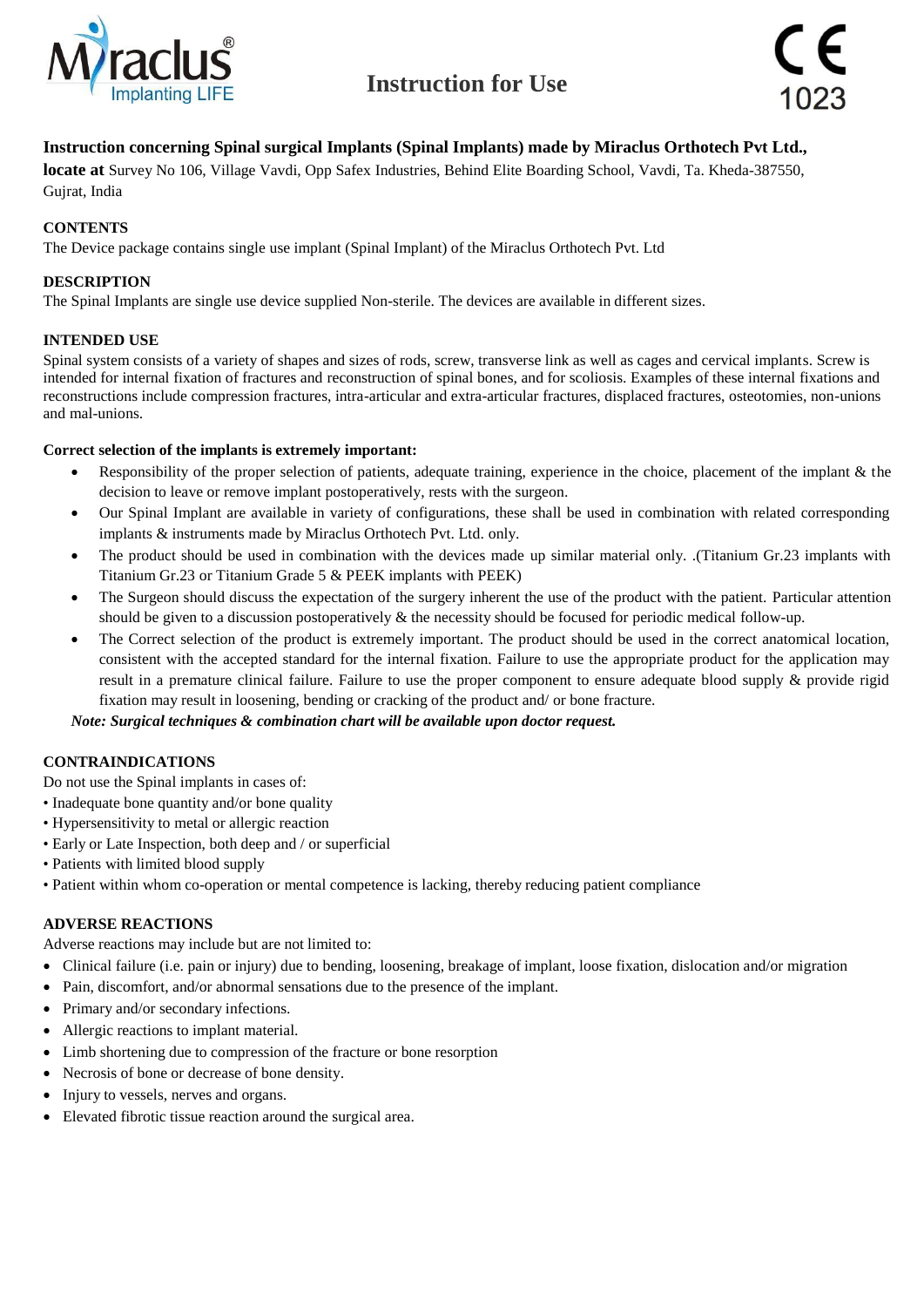

#### **SAFETY PRECAUTIONS**

- The Product should only be used by the medical personnel who hold relevant qualification.
- Never use the product that has been damaged by Improper handling in the hospital or in any other way.
- Never reuse an implant. Although the implant appears to be undamaged, previous stresses may have created non-visible damage that could result in implant failure.
- Safety Precaution for Special Cases

#### **Pregnant Women**

- $\checkmark$  Ensure that there should be less blood loss during the surgery.
- $\checkmark$  Anaesthesia should not be used in such case.
- $\checkmark$  Operational environment must be free from radiation.

#### **Infant / Children**

- $\checkmark$  Ensure that there should be less blood loss during the surgery.
- $\checkmark$  Operational environment must be free from radiation.
- $\checkmark$  Epiphysis should not be damaged

#### **HOW SUPPLIED/STORAGE:**

The implants are individually packed in protective packaging that is labelled to its contents properly. All Single use **Non-sterile** implants are supplied.

- Implants should be stored in the original protective packaging.
- Store the implants in a dry and dust-free place (standard hospital environment).

#### **INSPECTION:**

Before use, inspect the box carefully. Do not use when

- Implants has scratches & damage
- Improper threads with damages
- Prior to surgery check suitability of fixation of this implant with its corresponding implant, and also ensure strength of whole assembly.

#### **OPERATING INSTRUCTIONS**

The Miraclus Orthotech Pvt. Ltd. implants should be implanted only with the related corresponding instruments made by Miraclus Orthotech Pvt. Ltd.

Also ensure the availability of same implant as standby.

Surgeon should document the implant details (name, item, number, lot number) in surgery record.

#### **PRE-OPERATIVE**

- Keep the instructions for use accessible to all staff.
- The operating surgeon must have a thorough understanding of both, the hands-on and conceptual aspects of the established operating techniques. Proper surgical performance of the implantation is the responsibility of the operating surgeon. The operating surgeon draws up an operation plan specifying and documenting the following:
	- Implant component(s) and their dimensions.
	- Determination of intra-operative orientation points.

The following conditions must be fulfilled prior to application:

- All required implant components are sterilized and readily available.
- All requisite sterile implantation instruments must be available and in working order.
- Highly aseptic operating conditions are present.

**Sterilization:** All Single use NON-STERILE implants and instrument used in the surgery must be cleaned & Sterile prior to use. **Remove plastic packing** of implant before cleaning.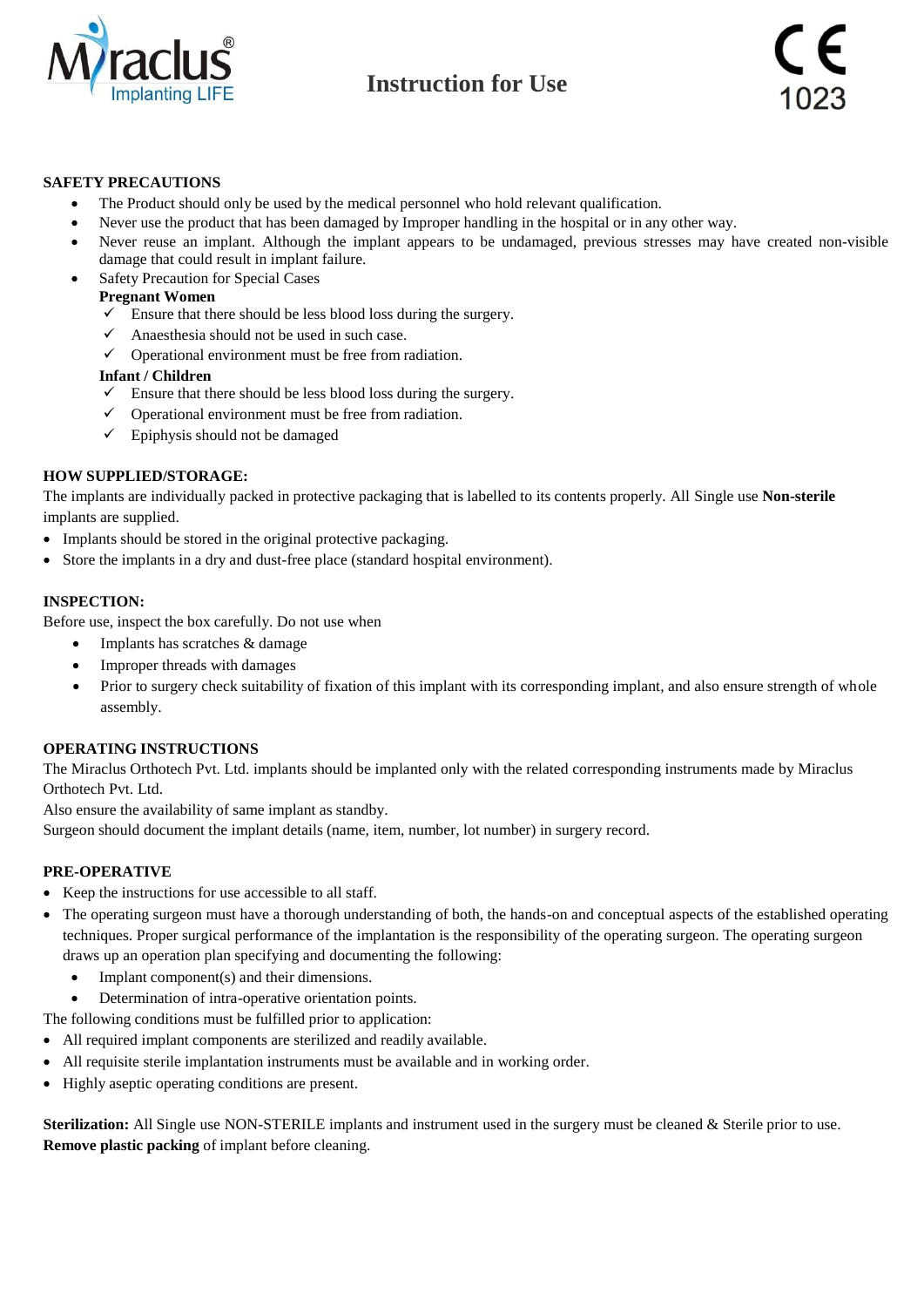



#### **Cleaning Procedure:**

New products must be carefully cleaned before initial sterilization. Only trained personnel must perform cleaning

Equipment: various sized soft-bristled brushes, lint-free cloths, syringes, pipettes and/or water jet, neutral enzymatic cleaner or neutral detergent with a pH 7.

1. Rinse Spinal Implants under running cold tap water for a minimum of two minutes. Use a soft-bristled brush to clean the Spinal Implants

2. Soak Spinal Implants in a neutral pH enzymatic cleaner or detergent solution for a minimum of ten minutes. Follow the enzymatic cleaner or detergent manufacturer's instructions for use for correct exposure time, temperature, water quality, and concentration.

3. Rinse Spinal Implants with cold water for a minimum of two minutes. Use a syringe, pipette, or water jet to flush lumens, channels, and other hard to reach areas.

4. Manually clean Spinal Implants for a minimum of five minutes in a freshly prepared neutral pH enzymatic cleaner or detergent solution using a soft-bristled brush. Clean Spinal Implants under water to prevent aerosolization of contaminants.

Note: Freshly prepared solution is a newly-made, clean solution.

5. Rinse Spinal Implants thoroughly with deionized (DI) or purified (PURW) water for a minimum of two minutes. Use a syringe, pipette, or water jet to flush lumens and channels.

- 6. Visually inspect Spinal Implants.
- 7. Perform a final rinse on Spinal Implants using DI or PURW water.
- 8. Dry Spinal Implants using a clean, soft, lint-free cloth or clean compressed air.

Note: Cleaning Agent Information: We used the following cleaning agents during internal processes of these cleaning recommendations. These cleaning agents are not listed in preference to other available cleaning agents which may perform satisfactorily- neutral pH enzymatic detergents (e.g. Prolystica 2X Concentrate Enzymatic Cleaner, Enzol, Endozime, and Neodisher Medizym) and neutral pH detergents (e.g. Prolystica 2X Neutral Detergent).

We are suggesting following parameter for the sterilization;

| <b>Method</b>     | Temperature | <b>Exposure time</b> | <b>Pressure</b>                     |
|-------------------|-------------|----------------------|-------------------------------------|
| Steam (autoclave) | 121 Deg C.  | 15 Minutes*          | 103421 Pa $/$ 0.1<br>$MPa / 15$ psi |

**Note: Recommended Steam Sterilizer (Autoclave) is Class B.**

#### **INTRA-OPERATIVE**

- Prior to use, verify the integrity of the implant.
- Modification of the Implant Set is not allowed.
- Extreme care and caution should be used around the spinal cord and nerve roots. Damage to the nerves will cause loss of neurological functions.
- Bone graft must be placed in the area to be fused and graft material must extend from the upper to the lower vertebrae being fused.
- Bone cement should not be used because the safety and the effectiveness of bone cement has not been determined for spinal uses.
- Before closing the soft tissues, provisionally tighten all of set screws, especially screws or set screws that have a break off feature. Once this is completed go back and firmly tighten all of the screws and set screws.
- Recheck the tightness of all screws after finishing to make sure that none loosened during the tightening of the other set screws or screws. Failure to do so may cause loosening of the other components.
- Before locking the screw to the plate, the bone has to be correctly repositioned.

#### **POST-OPERATIVE**

- Reiterate preoperative instructions to the patient.
- During the post-operative phase, in addition to mobility it is of vital Importance that the physician keeps the patient well informed about post-surgical behavioral requirements.
- Ensure that the patient is aware of physical activity restrictions and possible adverse reactions.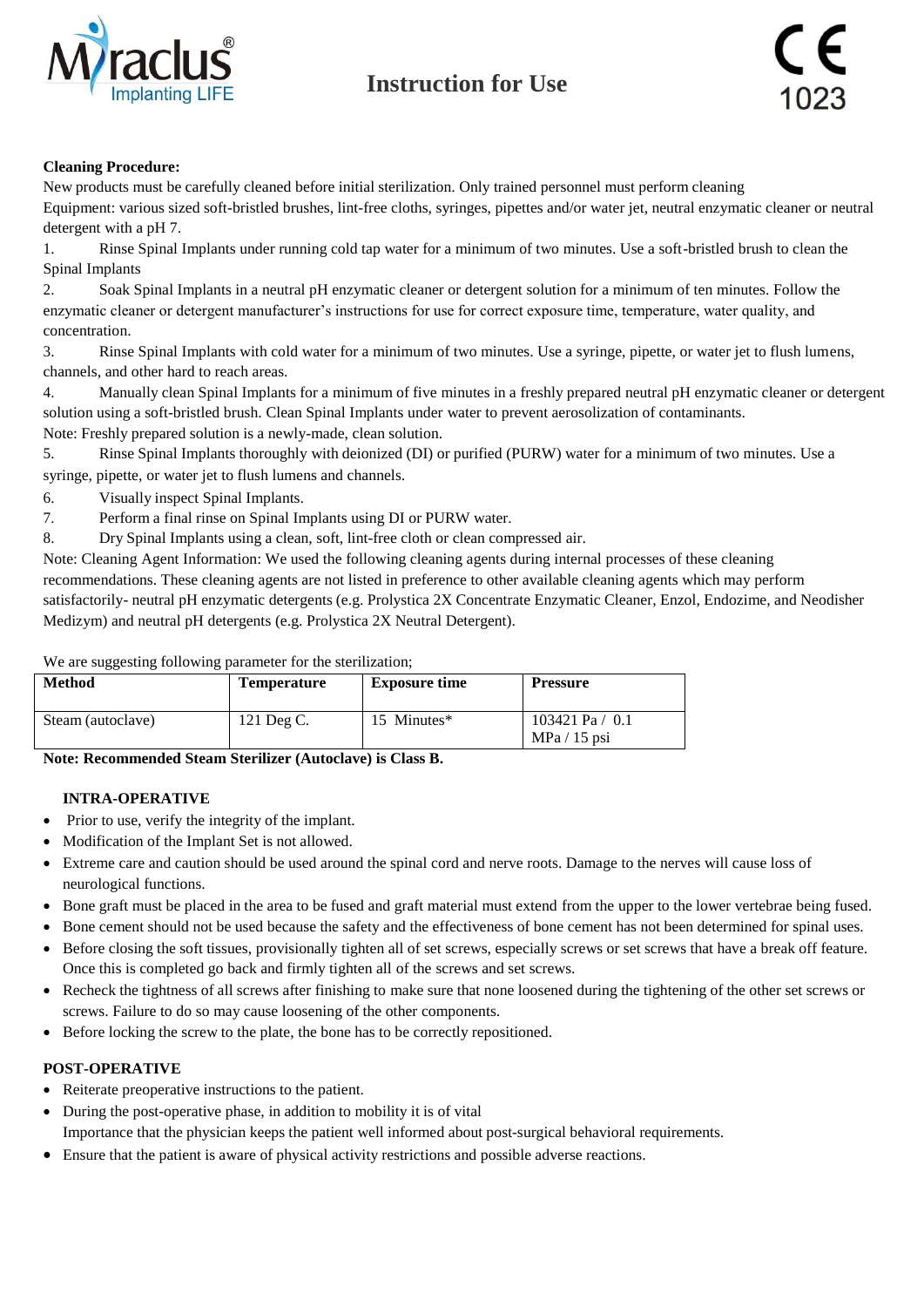



### **WARNING:**

*The use of implants for surgery other than those for which they are intended may result in damage/ breakage of implants or patient injury.*

- The operating surgeon and operating room team must be thoroughly familiar with the operating technique, as well as the range of implants and instruments to be applied. Complete information on these subjects must be readily available at the workplace.
- The operating surgeon must be especially trained in Spinal surgery, biomechanical principles of the skeleton, and the relevant operating techniques.
- The patient is aware of the risks associated with general surgery, Spinal surgery, and with general anesthesia.
- The patient has been informed about the advantages and disadvantages of the implant & implantation procedure and about possible alternative treatments.
- The implant can be failed due to excessive load, wear and tear or infection.
- The service life of the implant is determined by body weight and physical activity. The implant must not be subjected to overload too early through extreme strain, work-related or athletic activities.
- Corrective surgery may be necessary if the implant fails.
- The patient must have his/her physician to carry out follow-up examinations of the implants at regular intervals.

### **REVISION SURGERY / IMPLANT REMOVAL**

Metallic implants can be loosen, fracture, migrate, cause pain, or stress shield bone even after a fracture is healed, particularly in young active patients. The surgeon must make the final decision on implant removal if either of these occurs. If there are not any of these complications, we recommend the permanent implantation of this implants because of the risk of re-fracture and the possible complications of an additional operation.

- The surgeon must make the final decision on implant removal if either of these occurs;
	- $\checkmark$  Choice of Patient
	- $\checkmark$  Doctor's Advice based on the clinical condition of the patient
	- $\checkmark$  Deep Wound Infection/Bone Atrophy
	- $\checkmark$  Growing Skeleton
	- $\checkmark$  Tenosynovitis
	- $\checkmark$  Intra-Articular Material
	- $\checkmark$  Post traumatic Arthritis
	- $\checkmark$  Avascular Necrosis
	- $\checkmark$  Intractable Pain
	- $\checkmark$  Perforating Material
	- $\checkmark$  Infection
	- $\checkmark$  Paresthesia
- Time of removal of implant shall be suggested by the doctor depending upon the clinical condition of the patient either after the surgery or during the follow ups.
- Removal of Implant may cause the risk of re-fracture, neurovascular injury  $\&$  infection.
- Bone in-growth and wear of the implant can make the removal difficult.

#### **MRI SAFETY INFORMATION**

Miraclus Orthotech Pvt. Ltd. implants are manufactured from PEEK, Titanium Grade 23 & Titanium (Gr-5) material, both are nonmagnetic material, hence it do not pose any safety risk.

- Patients should be directed to seek a medical opinion before entering potentially adverse environments that could affect the performance of the implants, such as electromagnetic or magnetic fields, including a magnetic fields, including a magnetic resonance environment.
- The Miraclus Orthotech Pvt. Ltd. implants has not been evaluated for safety and compatibility in the MR environment but on the basis of literature study below mentioned points can be taken care during MRI
	- The minimum recommended time after the implantation that allows patients to safely undergo MRI examination or allowing the patient or an individual to enter the MRI environment is 6 (six) weeks.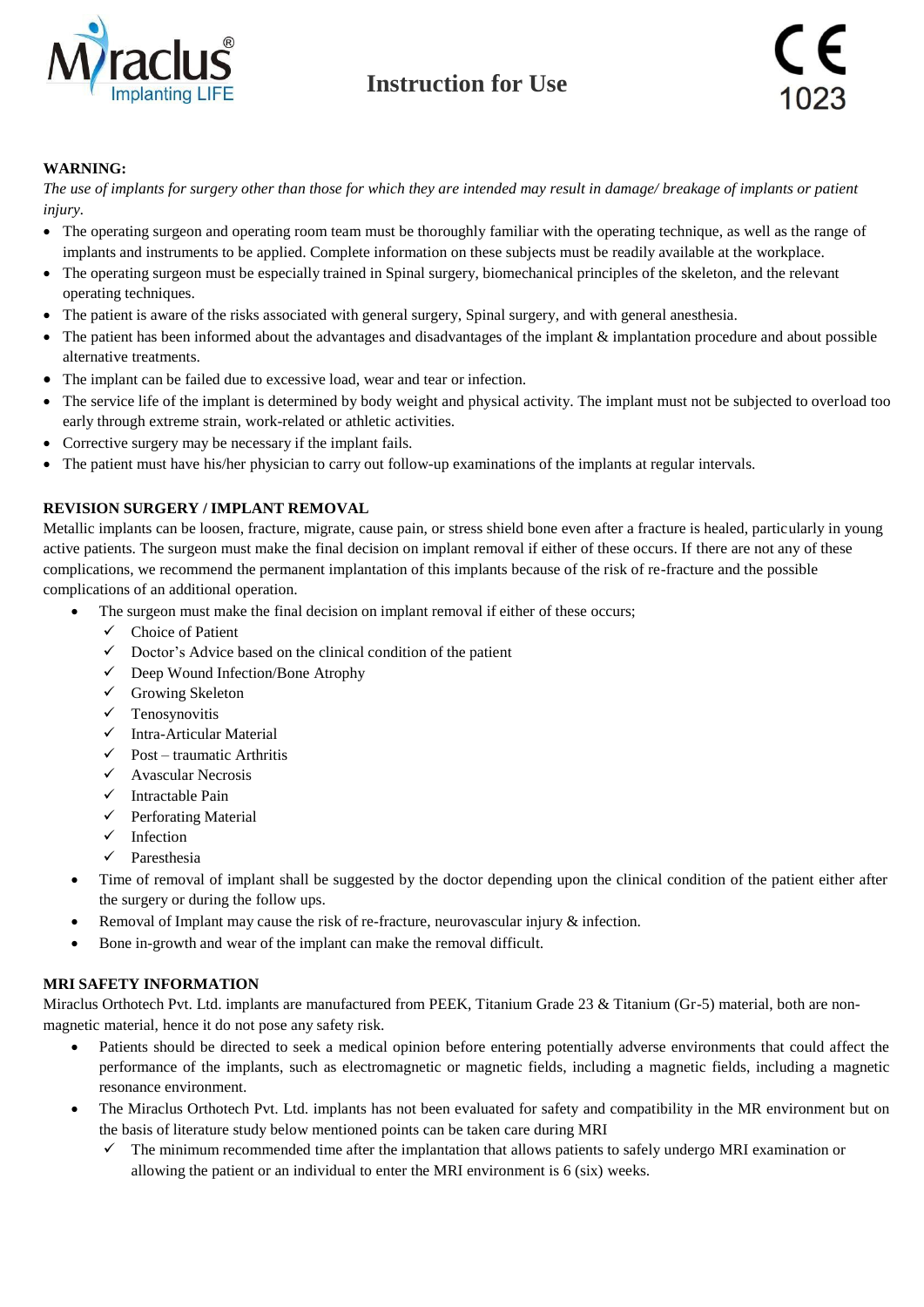



The maximum recommended time limit for MRI examination in patients implanted with the evaluated device is 30 min with a scanner operating at 1.5T (Tesla) or less.

## **CLINICAL EVALUATION OF** SPINAL **IMPLANTS**

The Miraclus Orthotech Pvt. Ltd. Spinal Implant is clinically safe, and effective in use as discussed and proved up to the mark in the clinical evaluation of the device.

### **DISPOSAL OF SPINAL IMPLANTS**

Please note that using a single use device (SUD) which comes into contact with human blood or tissue constitutes, these device may be a potential biohazard and should be handled in accordance with accepted medical practice and applicable local and national requirements

### **FOR FURTHER INFORMATION**

Please contact Miraclus Orthotech Pvt. Ltd. in case of any Query, Complain or Adverse Effect Email: [info@miraclus.com / complaints@miraclus.com](mailto:info@miraclus.com%20/%20complaints@miraclus.com) , Tel +91 79 4891 9551

|     | <b>Non-Sterile</b>                                                              |
|-----|---------------------------------------------------------------------------------|
|     | Indicating that the device has not been sterilized.                             |
|     | <b>Consult Instructions For Use</b>                                             |
|     | Note: This symbol advises the reader to consult the operating instructions for  |
|     | information needed for the proper use of the device.                            |
|     | Do not re-use                                                                   |
|     | Single use or use only once                                                     |
|     | <b>Date Of Manufacture</b>                                                      |
|     | Note: This symbol is accompanied by the date that the device was manufactured.  |
|     | The date could be year, year and month, or year, month and day, as appropriate. |
|     | <b>Catalogue Number</b>                                                         |
| REI | Note: This symbol be accompanied by the catalogue number relevant to the        |
|     | device bearing the symbol.                                                      |
|     | <b>Batch Code</b>                                                               |
|     | Note: This symbol should be accompanied by the batch code relevant to the       |
|     | device bearing the symbol.                                                      |
|     | Do Not Use If Package Is Damaged                                                |
|     | Do not use, if the packaging is compromised.                                    |
|     |                                                                                 |